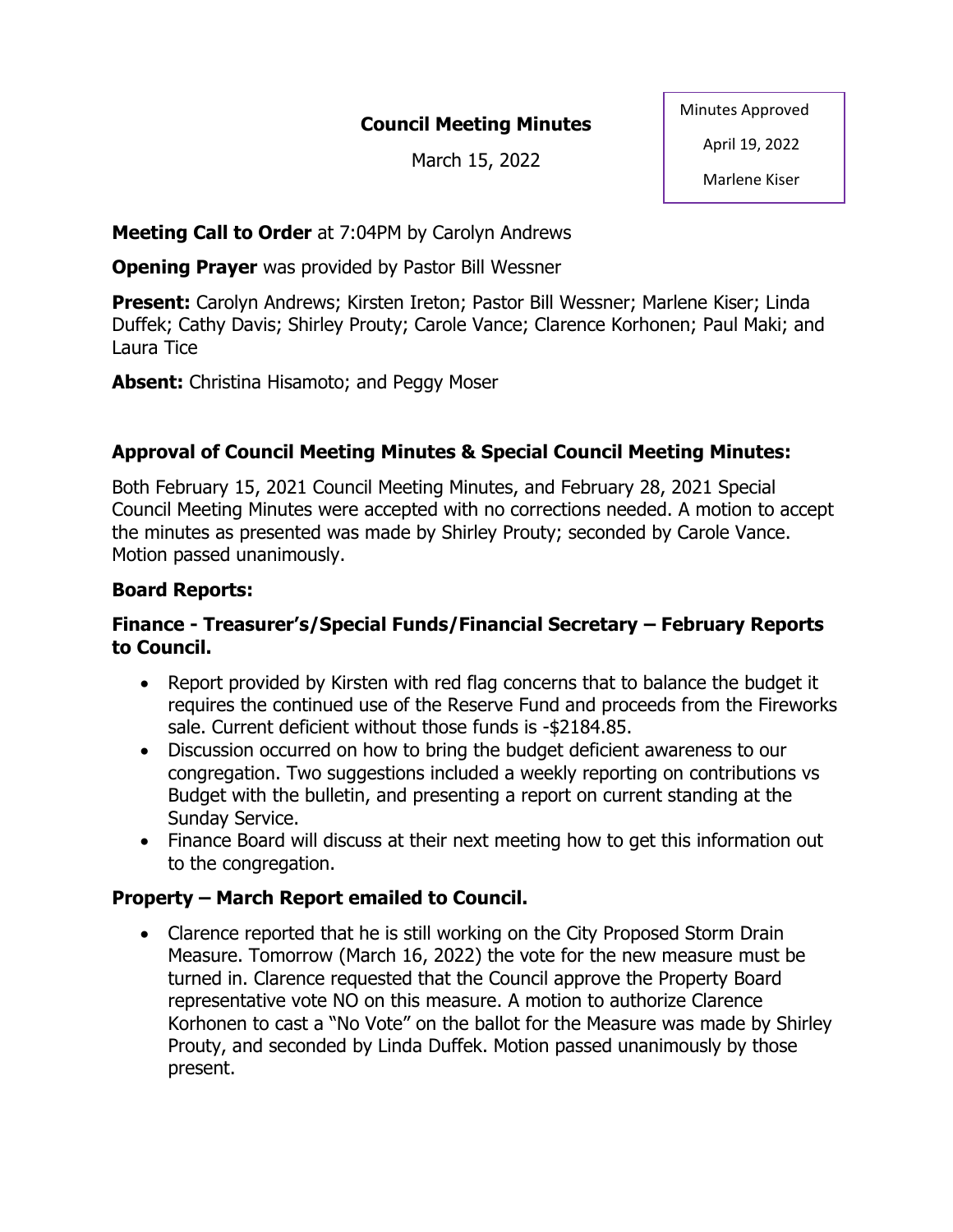- Second discussion brought up was the placement of new cameras around the inside structures of the church - the office and sanctuary. These cameras are motion sensitive and are set to monitor from 10:00PM till 5:00AM. Currently an alert if motion is detected is being sent to Clarence through an application. Cameras were donated by Tom and Faith Harper.
- Upcoming "All Members Clean Up Day" on April 9, 2022.

#### **Worship & Music – March Report emailed to Council.**

- Minutes reviewed by Shirley Prouty.
- No questions asked.

### **Community Concerns – No Report emailed to Council**

• Linda had nothing to report.

### **Education – No report emailed to Council**

• Laura Tice joined later in the meeting but had nothing to report.

### **Youth – Currently no Board, No Report.**

#### **Evangelism – March Report emailed to Council.**

• Discussion on the visit of Pastor Manda Truchinski, Assistant to the Bishop on April 10<sup>th</sup> and what type of refreshments or meal may be served. Pastor Bill will be talking to Pastor Manda on March 16, 2022 and will get back to the Evangelism Board on what will work the best for her time on Sunday, April 10<sup>th</sup>, when she will be at St. Luke's.

## **WELCA – Oral report only**

- Marlene Kiser reported for WELCA this month at the Council Meeting.
- Reported on upcoming Clean Up Day for the sanctuary on April 9, 2022; upcoming in-person May Luncheon being planned; and for June Bunco Event.

## **Presentation of Board Action Items for discussion/council approval:**

Only action: See above under Property Board Report.